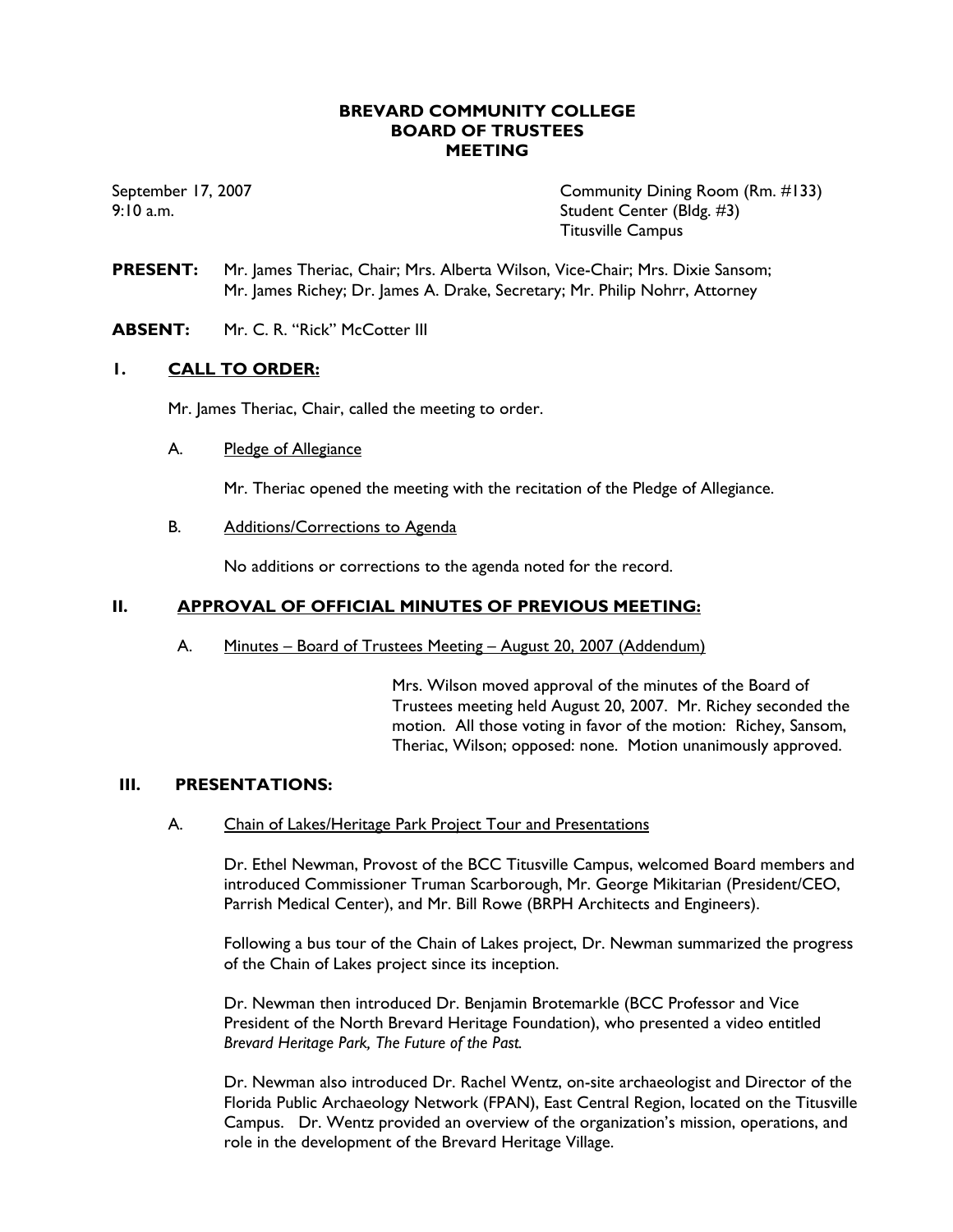Next, Dr. Newman introduced Mr. Mikitarian and Ms. Laurie Smirl (Executive Director, Parrish Medical Center Foundation). Mr. Mikitarian commented that the Chain of Lakes project reflects the Medical Center's delivery of health care from a healing perspective, and in harmony with the environment. The Medical Center is also vitally interested in preserving the rich history of the community.

Ms. Smirl provided information on the Parrish Medical Center capital campaign, and presented the *Main Street PMC video* which illustrates the vision of Main Street PMC. The video was developed for community leaders, and currently focuses on senior citizens. Future versions will focus on inter-generational care. The Medical Center Foundation is seeking members to support the campaign by enrolling in the Circle of Life Society.

Dr. Newman stated that Drs. Al Koller and Kathy Cobb played key roles in the collaborative efforts to develop the Chain of Lakes. Commenting on the additional contributions of the Parrish Medical Center, Dr. Newman reassured Board members that the current staging-area structures are fenced in and are hurricane-strapped, thanks to funding provided by the Medical Center.

Mr. Bill Rowe provided an overview of the locations developed by the contributing partners to the Chain of Lakes: Brevard County (recreation components); St. John's River Water Management (retention areas, wetlands, lake); Brevard Community College (Brevard Heritage Village); and Parrish Medical Center (Main Street PMC). Mr. Rowe discussed safety, traffic patterns, access and parking requirements that were taken into consideration in the project's development. Future plans include an amphitheater and NCAA-regulation tennis courts. Mr. Rowe also highlighted a railroad system that has recently been purchased by the state, and is part of the "Rails to Trails" initiative. Federal funding is available for this development, which will include access to a trail head located on the lake.

Commissioner Scarborough thanked the Board of Trustees for the College's support, and for the wealth of knowledge that faculty and staff bring to this partnership. He added that Mr. Billings is chairing a task force to address security issues, and that Dr. Wentz will provide leadership for the Trail Head Museum. The College will also collaborate in designing signage for the Chain of Lakes.

In response to an inquiry from Ms. Sansom regarding funding for the tennis courts and the amphitheater, Commissioner Scarborough reviewed the costs for the county, which included the amenities on the north end of the campus and the amphitheater.

# **IV. CONSENT AGENDA:**

Mr. Theriac recommended approval of the following consent agenda items:

- A. Report on Personnel Actions
- B. August Monthly Summary of Income and Expenditures
- C. Board of Trustees Committee Assignments

Mrs. Wilson moved approval of the consent agenda items. Mr. Richey seconded the motion. All those voting in favor of the motion: Richey, Sansom, Theriac, Wilson; opposed: none. Motion unanimously approved.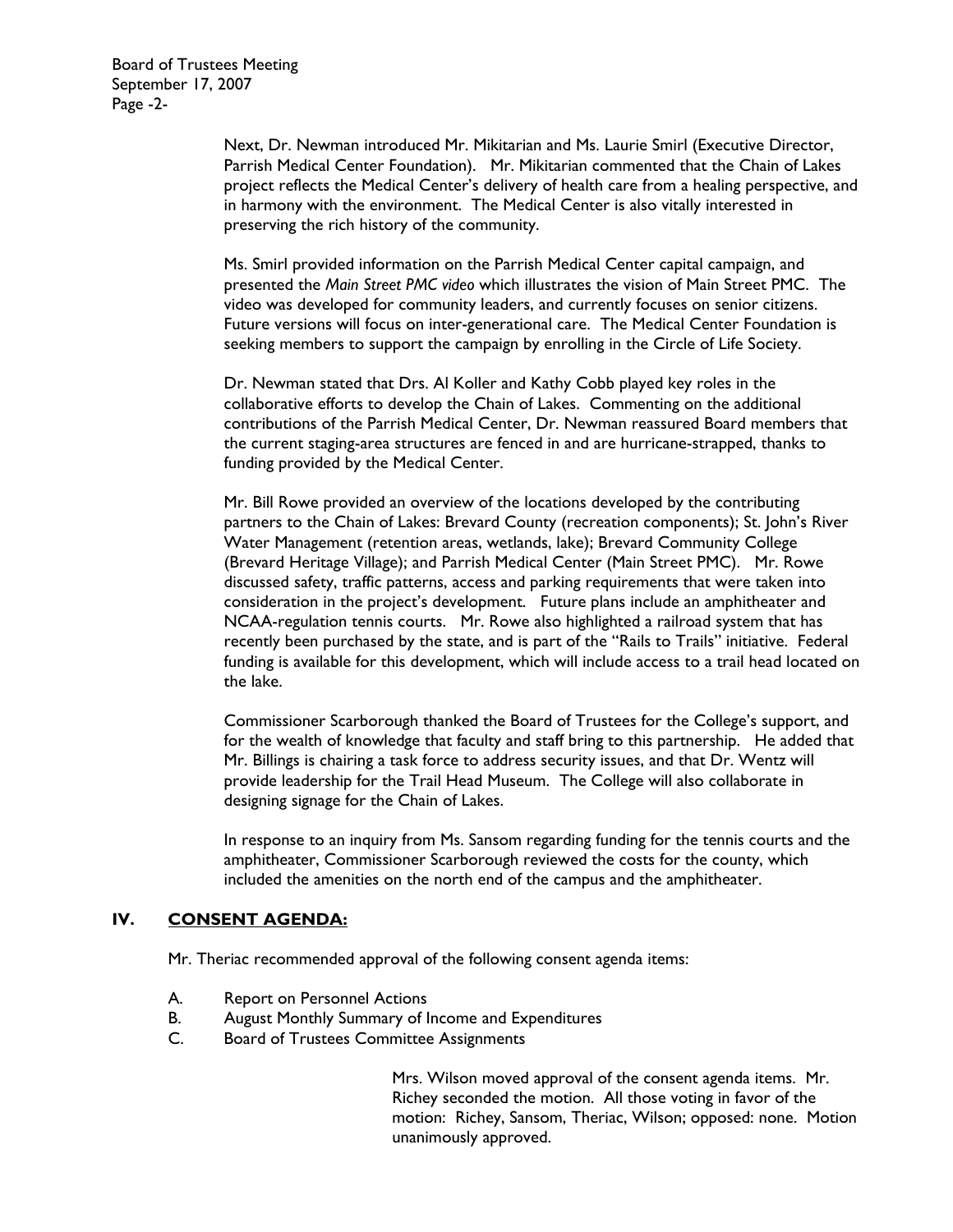Board of Trustees Meeting September 17, 2007 Page -3-

# **V. PUBLIC COMMENTS:**

None.

# **VI. CONSTRUCTION AND DEVELOPMENT:**

None.

#### **VII. OLD BUSINESS:**

#### A. Report on Pending Legal Actions (Addendum)

Mr. Nohrr provided the report of pending legal actions to attendees.

In response to a question from Dr. Drake, Mr. Nohrr clarified that attorney-client privilege extends to discussions between individual trustees and general counsel.

Mr. Nohrr stated that he will be unavailable for the October 15 Board meeting, but will assign another attorney from Gray-Robinson to deliver the Board-development presentation at the October 15 meeting. The consensus of the Board was that this presentation should be deferred to a subsequent Board meeting, when Mr. Nohrr is personally available.

### **VIII. NEW BUSINESS:**

### A. Request for Future Board Meeting Presentations or Agenda Items

None.

### **IX. FINANCIAL ACTIONS:**

None.

### **X. REPORT OF THE PRESIDENT:**

A. Format and Content of Reports to the Board

Dr. Drake reported that the format for the Board of Trustees meeting agenda has been modified in an attempt to make it is easier to follow. The administration is prepared to do the same for other documents and reports generated by the College, to ensure that the information they contain is relevant and useful to our trustees.

B. Fall Term Enrollment Update

Dr. Drake reported a 7.1% increase in the Fall 2007 enrollment, an increase that mirrors statewide enrollment gains within the Florida Community College System. Because community-college enrollment patterns tend to be counter-cyclical with the economy, enrollment for Spring 2008 is likely to increase if the economy continues to soften. If so, the College's budgetary resources will be further challenged.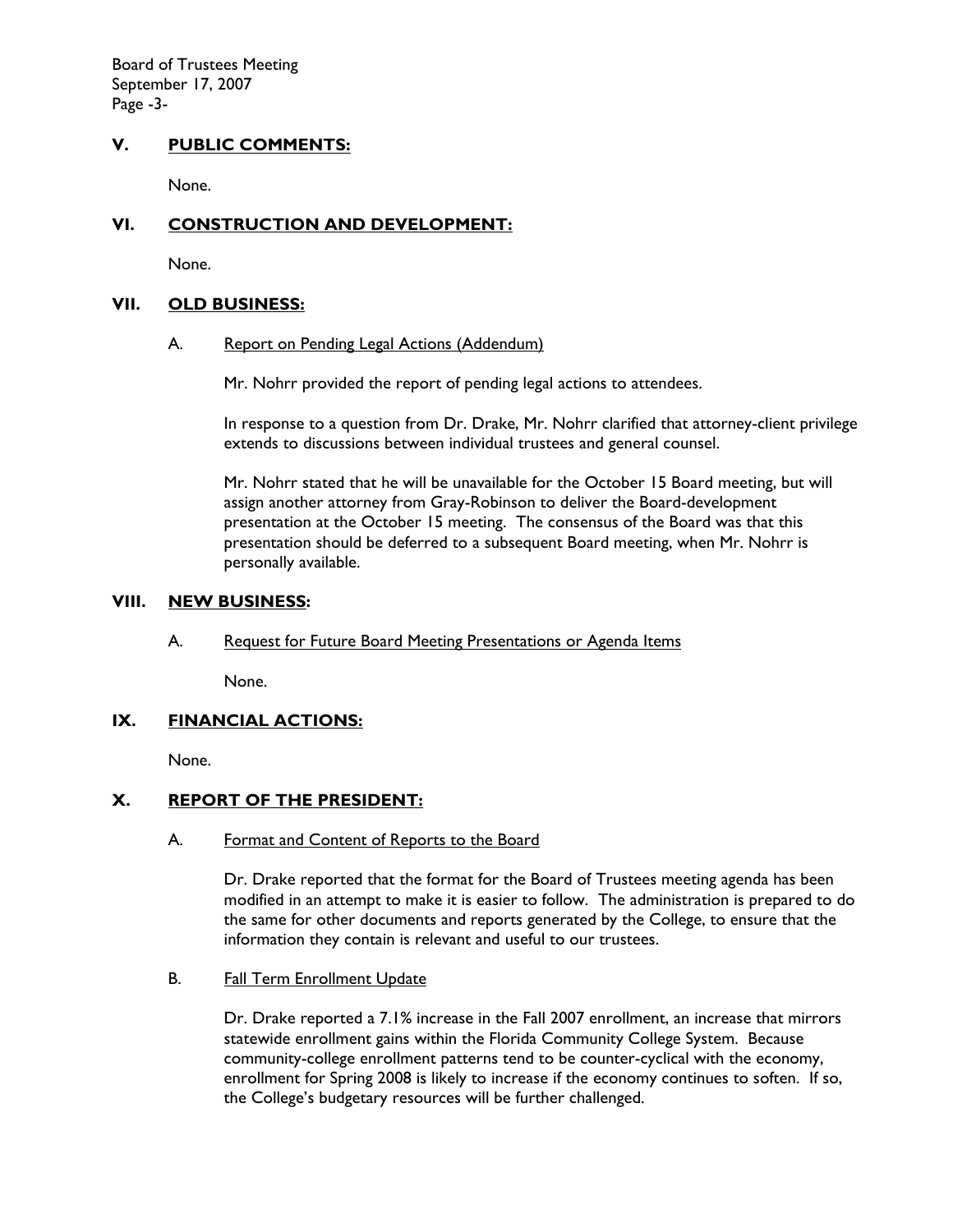### C. **Internal Auditing**

 Dr. Drake presented various internal-auditing options for the College to consider, including a model currently utilized by the Brevard County School Board.

 Mr. Billings commented that the College undergoes federal and state audits annually, resulting in enhanced oversight of the College's financial and accounting processes.

Mr. Richey underscored the importance of independence in internal auditing. Dr. Drake suggested that the College may benefit from the assistance of an external committee appointed by the Board, and offered to provide to the Board of Trustees a proposal based upon the internal-audit model utilized by the School Board.

#### D. Administrative Procedures for Temporary Budget Restrictions

Dr. Drake reported the College is augmenting its preparations for the impact of further statewide budget reductions. By continuing to streamline administrative operations, and by re-negotiating contracts with vendors, where possible, the College is preserving resources without disrupting key support services.

#### E. Diversity Award

Dr. Drake reported that BCC was one of twenty-five institutions honored at the national Minority Access conference in Arlington, Virginia, last week for their commitments to and progress toward results in diversity. Dr. Newman accepted the award for the College.

Dr. Drake reported that the Central Brevard NAACP, of which Mrs. Wilson is president, hosted a recent event in which lifetime members of the organization were recognized. In response to a question by Mr. Theriac, Dr. Drake said that during his invited presentation to the NAACP members, he was pleased to note that the roster of lifetime members of the NAACP includes not only the current Chair and Vice Chair of the BCC Board of Trustees (Mr. Theriac and Mrs. Wilson, respectively) but also Distinguished President Emeritus Dr. Maxwell C. King, Mr. Jim Ross, Dr. Brenda Fettrow, as well as the current President of the College. Dr. Drake underscored the legacy of Dr. King in leading the College to achieve national recognition for its commitment to diversity and inclusiveness.

Dr. Newman commented that a new initiative is underway to involve more minority students in Science, Technology, Engineering and Management (STEM) majors. Dr. Astrab added that the College is pursuing a grant opportunity through the National Science Foundation for increasing minority-student enrollments in STEM programs.

# **XI. MISCELLANEOUS**

Ms. Sansom enthusiastically recommended that trustees attend the current production of *Guys and Dolls* at the Historic Cocoa Village Playhouse, and also to take an opportunity to check on the progress of the construction of the Playhouse Annex.

Mrs. Sansom also suggested, and Dr. Drake agreed, that a brief (one-page) weekly summary of issues and events that may be of interest to trustees should be drafted and distributed by the President's Office. Dr. Drake will develop a template for a "Friday FYI" bulletin for weekly distribution to the Board of Trustees.